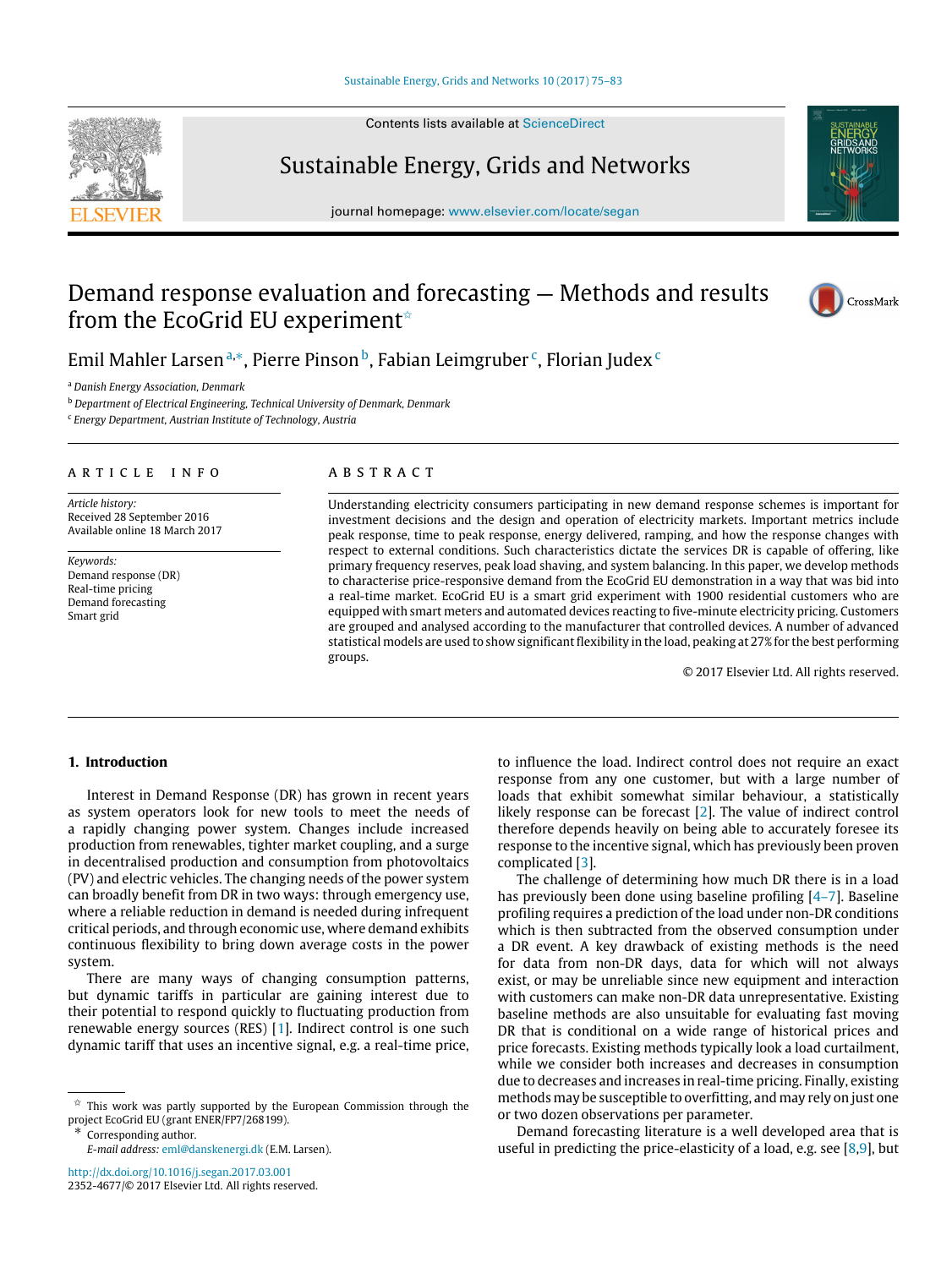many modern approaches involve black box schemes like artificial neural networks (ANN), that obscure our understanding of the dynamics. Therefore, to get a full understanding of the controllable resources, we disaggregate the load into its constituent parts. Flexibility can then be interpreted in a useful way, so that it can be exploited for use in different services, or bid into a market. There are no existing methods that are appropriate for evaluating and integrating residential DR into a balancing market, in particular when data for non-DR days is unavailable, which was the task we had to achieve in the large scale smart grid experiment, EcoGrid EU.

We cultivate modelling approaches that determine how much DR a load is capable of delivering in terms of power and energy, and under what external conditions, e.g. ambient temperature. More specifically, DR is characterised in terms of peak response, time to peak response, energy delivered and ramping. Our primary motivation was to compare the performance of groups of houses with different hardware and software that receive real-time pricing. The tools developed were used to give feedback to hardware and software manufacturers so that their algorithms could be improved. Our second objective was to apply these attributes in the constraints of a balancing market so that the load could be controlled. With a balancing market scheduling DR, we sought to validate our method by comparing the observed response to the scheduled DR. Aside from the approach, an additional contribution are the state-of-the-art estimates of residential flexibility used in a five minute balancing market.

The paper is structured as follows: Section [2](#page-1-0) investigates existing approaches for evaluating the success of DR, as well as previous work that was relevant when developing our own methodology. Section [3](#page-2-0) introduces the experimental setup and the data gathered from the demonstration. Section [4](#page-2-1) describes the models developed to analyse the DR activated during the demonstration. Section [5](#page-5-0) presents DR analysis for different groups and results from real-time forecasting in the demonstration. Section [6](#page-8-6) discusses uncertainty, future work and concludes.

# <span id="page-1-0"></span>**2. Demand modelling**

There are several lines or research that are relevant when assessing a DR program, including previous experimental studies, load forecasting research, and energy disaggregation research. Previous experimental analyses have looked at different types of DR, like critical-peak pricing (CPP) and time-of-use (TOU) pricing, and often consider human demographics and behaviour as an impact on DR. Forecasting literature has a widespread use in operation of power systems and offers a deeper insight into the statistical tools available, with a greater focus on weather conditions, calendar effects and economic variables. Energy disaggregation research is an up and coming area driven by new sources of data, like high resolution smart meter data from thousands or millions of customers.

# *2.1. Previous DR studies*

The study of residential loads responding to prices goes all the way back to the 1970s and many fundamental aspects, like accounting for the time of day and ambient temperature in a statistical model, remain in use today. Studies have also included home type, size, income and smart thermostat ownership as model inputs [\[10](#page-8-7)[,11\]](#page-8-8), but residential DR studies have not been able to give concrete numbers in terms of power and energy the load is capable of delivering.

For medium and large commercial and industrial loads, baseline methods are widely used to determine financial settlement for participating customers. The baseline is simply the prediction of consumption under the assumption that no DR was present. The baseline is then subtracted from the observed consumption to determine the amount of load shed the customer was able to deliver during a critical period. Baseline models are created by regressing on historical data before DR events. This has been done with hourly interval data  $[4]$  and 15 min interval data  $[6]$ . In the latter case, it was observed that including parameters for load shed directly into the model did not give a reliable result, possibly because the model was too primitive or due to over parametrisation. Another approach is to average consumption for just 5–10 days before a DR event [\[5\]](#page-8-10), yet such few observations may mean that this approach lacks robustness.

# *2.2. Forecasting approaches*

Short-term load forecasting presents a number of useful tools that can predict how load changes with respect to price. Classical approaches to solving hour-ahead and day-ahead load forecasting problems include time-series methods like auto-regressive integrated moving average (ARIMA) models and exponential smoothing, also including geographical factors [\[12\]](#page-8-11) and seasonal variations [\[13\]](#page-8-12).

Recent advances in forecasting methods include spline-based methods [\[9\]](#page-8-5), which avoid over-parametrisation by relying on a handful of splines to describe the baseload, although authors in [\[9\]](#page-8-5) noted that some fidelity was lost during peak load periods. This work was applied to a price responsive load in New York, with parameters for price and, in theory, these parameters should allow a full evaluation of the DR volume, although this was not explored in practice.

Other modern advances in forecasting include multivariate state-space models [\[14\]](#page-8-13), which feature time-varying regression coefficients that may be useful for analysing DR. Semi-parametric methods to predict the contribution of load from some nonlinear variables [\[15\]](#page-8-14) may also be useful for DR volume evaluation, although [\[15\]](#page-8-14) did not apply the methodology to a price-responsive load.

Machine learning approaches like artificial neural networks (ANN) are also popular for forecasting, with positive results reported in  $[16]$ . The benefit from ANN includes being able to capture unspecified non-linear relationships between external variables like weather. It is likely that such an approach becomes increasingly valuable as demand becomes more non-linear and volatile with new external incentives like price and the growth of distributed energy resources (DERs). ANNs have, however, been criticised for leading to over-parametrised models [\[17\]](#page-8-16) and do not necessarily outperform linear regression models [\[18\]](#page-8-17). From a DR evaluation perspective, ANN's black box form makes picking out price influences complex, especially when bidding a price response into an electricity market.

#### *2.3. Energy disaggregation*

Energy disaggregation has gained interest as automatic metering infrastructure becomes ubiquitous in many countries. Energy disaggregation tools can be used to see beyond the meter and uncover which devices are turned on despite only seeing a noisy, aggregated view of the load. The stated goal of disaggregation is to better understand the load and make well-targeted energy efficiency plans.

Of particular relevance to our study is the success in  $[19]$  of detecting air-conditioning use from 1-min interval smart meter data. Methods that rely on a dictionary of devices describing the real and reactive power each consumes have also previously been developed [\[20\]](#page-8-19). Grey-box, Markovian stochastic, Bayesian and logistic adoption models are also promising ways of identifying human behaviour and price-responsive devices in metering data [\[21\]](#page-8-20). However, disaggregation techniques are not conclusively proven with external influences or with variable speed devices.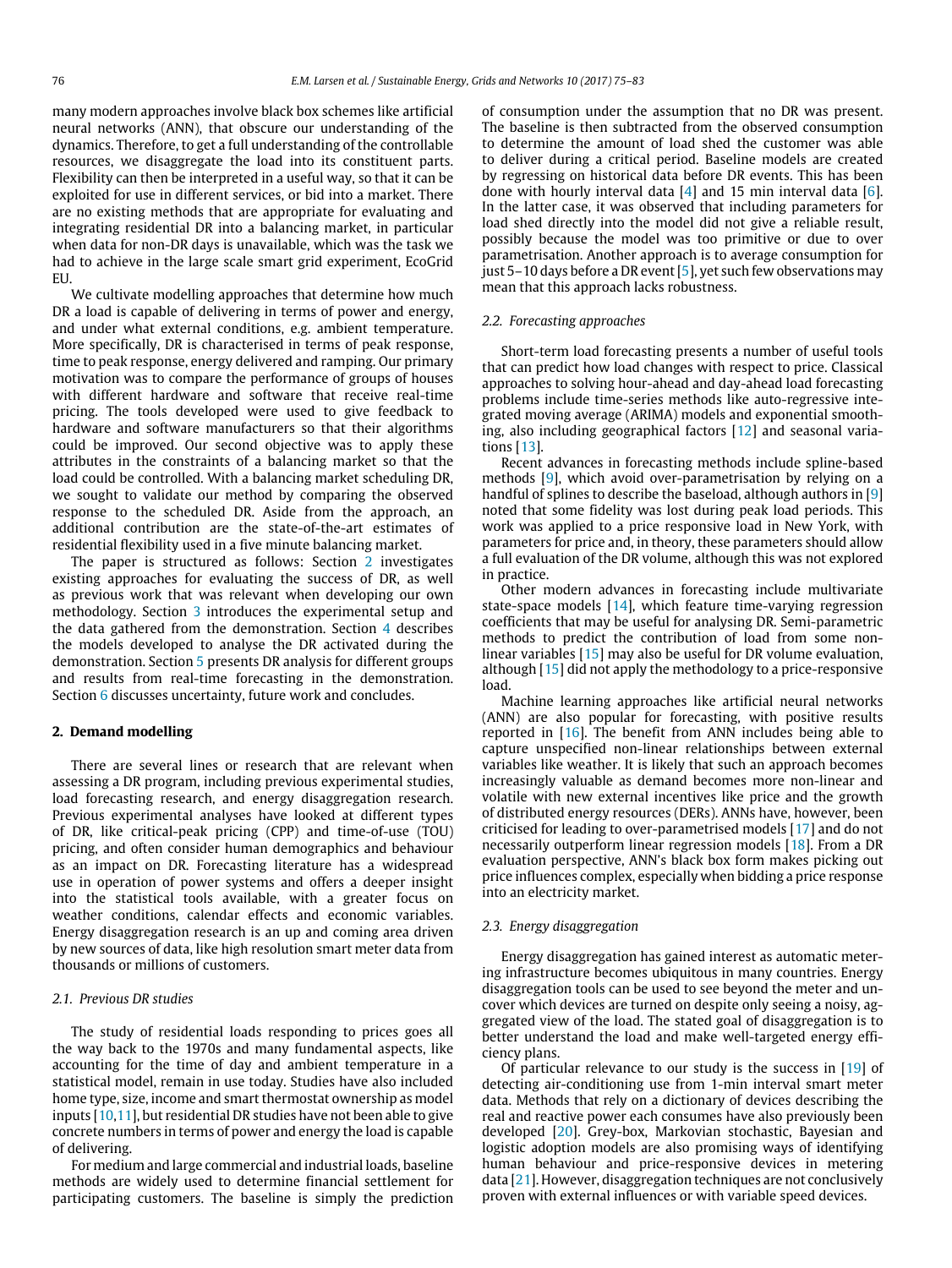# <span id="page-2-0"></span>**3. Data and experimental setup**

Data for this work comes from EcoGrid EU, which is an indirect control experiment on the Danish island of Bornholm. The experiment uses a market framework to schedule regulating power from conventional generation and DR to meet the realtime balancing needs of the system, needs which are growing due to increased wind power production. DR is activated with a five minute price signal sent to 1900 houses. Houses are equipped with smart meters that collect data every 5 min, which in turn is used as an input to forecast demand in real-time. A mathematical introduction to price generation in the EcoGrid EU market can be found in [\[22\]](#page-8-21).

Demonstration houses are fitted with a wide range of smallscale DERs like heat pumps (HPs), resistive electric heating (EH) and hot water boilers. Heating is the main source of flexibility and is expected to grow due to electrification of heating systems. Flexibility of such installations comes from houses retaining heat and heating devices therefore only needing to be turned on sporadically to meet customer comfort requirements. Some households also had different sources of heating; in the heat pump and resistive electric heating groups, 22% and 28% respectively had an alternative source of heat, predominantly wood stoves. There was no reliable way of determining when these sources were in use and, as such, they are treated as an additional source of load correlated with ambient temperature. 12% of households were fitted with PVs, but its production is included in the aggregate metering data (i.e. net metering) and was therefore treated like any other source of uncontrolled load.

Households were enrolled through a outreach program by the local distribution grid operator and electricity retailer. Activities included setting up stalls at fairs and other local events, and contact through telephone, mail and local TV. Households were not paid to participate, but were offered the chance to be a part of an exciting project that supports renewable energy, the chance to get new equipment to control their devices and the possibility of a lower electricity bill. Ultimately, half of all households with a heat pump on Bornholm were recruited.

[Table 1](#page-3-0) shows the group composition that is the basis of our analysis. The IBM HP, IBM EH and TNO HP groups all use the same smart thermostat hardware, while the Siemens EH group uses different smart thermostat hardware. Different control algorithms were used in each group.

The reference group was designed be a control group for all other groups. It included households with heat pumps, resistive electric heating and manual customers with other sources of heating—roughly a third of each customer type. However, it was not a representative control group for any test group. An example of the difference between the reference and Siemens EH groups is shown in [Fig. 1.](#page-2-2) Here, the prices sent to customers is shown on the top plot, and the consumption of the reference group and Siemens EH group are on the bottom plot. The Fourier time-series on the bottom plot represents behaviour due to the group demographics, which is not the same. The methodology section describes how to extract this Fourier series. Several customer surveys showed that HP owners have significantly higher incomes, much larger houses, are more likely to own their homes, and are younger than customers who use EH, which explains some of the demographic differences between groups. Unrepresentative reference groups are a key driver for the development of a comprehensive modelling approach.

Smart meter data was filtered to remove houses with fewer than 80% of measurements, leaving 1707 out of 1900 houses. It is never the case that all smart meters report consumption in each time period, so consumption was normalised to the full population of each group. Periods where fewer than 85% of houses reported

<span id="page-2-2"></span>

**Fig. 1.** Single day example of the reference group and a group of automated houses showing profiles that are too different for direct comparison.

their consumption were left out, leaving 40,000 observations for each group. The analysis period covers September 22nd 2014 to February 8th 2015, with ambient temperatures spanning −10.6 °C to 18.0 °C.

# <span id="page-2-1"></span>**4. Methodology**

To evaluate the DR potential of each group, we started with a standard linear model with additive terms to describe the entire (aggregate) load, including flexible and non-flexible demand. Linear models have been previously noted to be competitive with newer methods, like probabilistic linear regression and ANN [\[18\]](#page-8-17). Unlike some newer methods, parameters of a linear model offer a clear and simple description of how different variables contribute to the load.

A linear model is essentially an extrapolation that approximates reality but does not capture the exact events that occurred. This is especially true for individual DER scheduling algorithms that may respond unexpectedly when given a combination of prices that has never occurred before. However, our work, builds on the hypothesis that a large enough population of DERs will deliver a response that is proportional in some way to the input signal and a linear model is capable of capturing the average response given a wide range of random price signals and response.

We expanded the linear model with non-linear terms for prices, which bound the response, since linear parameters otherwise predict an infinite response to prices, given infinite prices.

A key challenge with linear models is collinearity, which means that different external variables, for example solar irradiance and ambient temperature, are correlated and explain the same outcome. This is particularly troublesome for the day-ahead prices, which came directly from the Nord Pool spot market and were not controlled in the experimental setup. Day-ahead pricing is correlated with the inflexible part of the load, while the flexible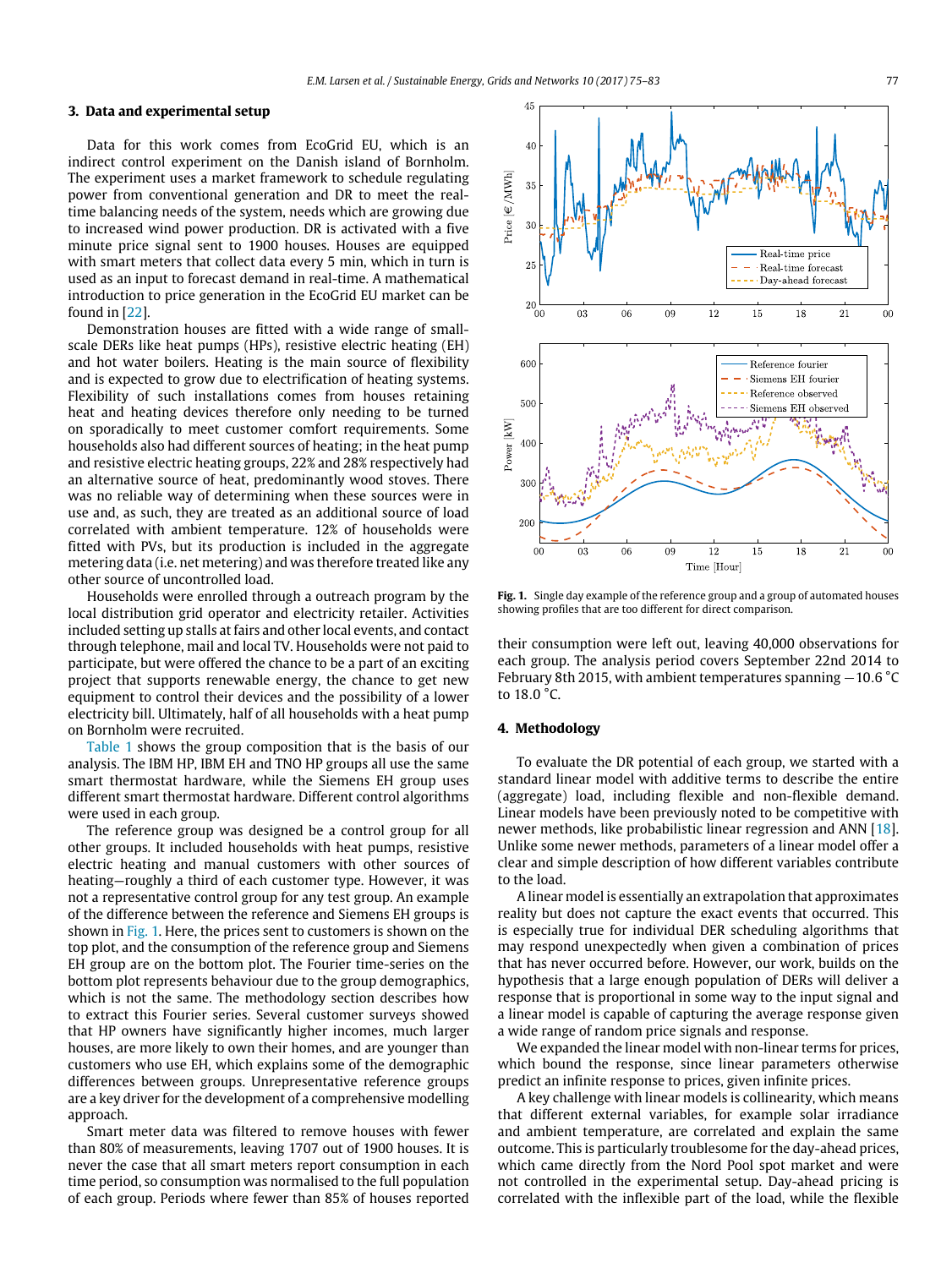<span id="page-3-0"></span>

| Table 1                                |  |
|----------------------------------------|--|
| Summary of EcoGrid EU customer groups. |  |

|            | 253 households with smart meters                             | No pricing information                                                                       | 279/621 kW average/peak load |
|------------|--------------------------------------------------------------|----------------------------------------------------------------------------------------------|------------------------------|
| Reference  |                                                              |                                                                                              |                              |
| Manual     | 455 households with smart meters                             | Receive real-time pricing, but must alter<br>consumption manually                            | 287/750 kW average/peak load |
| IBM HP     | 195 households with smart meters and<br>automation equipment | Heat pumps react autonomously to prices                                                      | 317/710 kW average/peak load |
| IBM EH     | 322 households with smart meters and<br>automation equipment | Resistive electric heating reacts autonomously to<br>prices                                  | 394/854 kW average/peak load |
| TNO HP     | 84 households with smart meters and<br>automation equipment  | Heat pumps react autonomously to prices                                                      | 123/293 kW average/peak load |
| Siemens EH | 398 households with smart meters and<br>automation equipment | Resistive electric heating, water boilers and<br>controllable PV react to aggregator control | 300/810 kW average/peak load |

part of the load reacts to the subsequent pricing. Separating active DR from a correlation that would be there anyway, i.e. cause and effect, is therefore difficult. Yet it is necessary to determine the price sensitivity when bidding into a day-ahead market, i.e. [\[23\]](#page-8-22). Likewise, determining the price sensitivity to real-time prices is also needed to bid into the balancing market, i.e. [\[22\]](#page-8-21).

A second model that relies upon differenced variables was applied and found to be less susceptible to collinearity. Our experience taught us that the differenced model had a lower shortterm forecast error, which made it well suited to trying to control the load every five minutes in the experiment. It also appears to capture the fast moving price-dynamics more accurately.

Despite the benefits of the second model, the standard model is still needed because it gives a different result. The standard model gives the absolute value for DR and is more accurate for long-term forecasting. The differenced model tells us the maximum change in DR in any five minute interval, which is needed when scheduling DR in an operational environment, like the EcoGrid EU experiment.

#### *4.1. Model 1: a linear model*

Initially, demand is conceptionally split into a component dependent on external variables and a component that is dependent on external variables and prices using the notation from [\[24\]](#page-8-23), i.e.

$$
c_t = f\left(\tilde{z}_t\right) + g\left(\tilde{\lambda}_t, \tilde{z}_t\right) \tag{1}
$$

with

$$
\tilde{\lambda}_t = \begin{bmatrix}\n\lambda_{t+u_\lambda^D}^D, \dots, \lambda_{t-n_\lambda^D}^D \\
\lambda_{t+u_\lambda^R}^R, \dots, \lambda_{t-n_\lambda^R}^R\n\end{bmatrix}
$$
\n
$$
\tilde{z}_t = \begin{bmatrix}\nz_{t+u_z}, \dots, z_{t-n_z}\n\end{bmatrix}
$$

where  $n_{\lambda}^{D}$ ,  $n_{\lambda}^{R}$  and  $n_{z}$  are a finite number of lagged values of dayahead price, λ<sup>D</sup>, real-time price, λ<sup>R</sup>, and external variables, z. There are also  $u_{\lambda}^D$ ,  $u_{\lambda}^R$  and  $u_z$  forecast values, which capture the scheduling dynamics of DERs. All variables are first centred by subtracting their mean value, while price forecasts are converted to relative prices each time a new price forecast is made. The day-ahead price  $\lambda^{D,raw}$  is normalised to a value between 0 and 1, so that

$$
\lambda_t^{\text{D}} = \frac{\lambda_t^{\text{D}, \text{raw}} - \tilde{\lambda}_t^{\text{D}, \text{min}}}{\tilde{\lambda}_t^{\text{D}, \text{max}} - \tilde{\lambda}_t^{\text{D}, \text{min}}}.
$$
\n(2)

Real-time prices and real-time forecasts are also converted to relative prices, but with respect to the absolute day-ahead price,  $i.e.$ 

$$
\lambda_t^{\rm R} = \lambda_t^{\rm R, raw} - \lambda_t^{\rm D, raw} \tag{3}
$$

where the absolute day-ahead price,  $\lambda_t^{\text{D,raw}}$ , is the price that was forecast for time *t* the day before (so priced at  $t - 24$  h).

External variables, *z*, include weather data such as wind speed, solar irradiance, temperature,  $\Phi$ , and a base load term, *y*. Exponentially weighted smoothing is performed on weather variables, i.e.

$$
z_{t} = \frac{\sum_{i=1}^{n_{z}} \alpha^{i-1} z_{t-i+1}^{\text{raw}}}{\sum_{i=1}^{n_{z}} \alpha^{i-1}}.
$$
\n
$$
(4)
$$

The steps to find the number of lags, *i*, and the smoothing factor,  $\alpha$ , are found experimentally (as described in  $[18]$ ), where the lowest error is the determining factor.

A non-linear transformation is also applied to temperature, whereby it is modelled as a third-order polynomial, as has previously been proven successful in [\[25\]](#page-8-24), such that

$$
\tilde{\Phi}_{t-n} = \left[ \Phi_{t-n} + \Phi_{t-n}^2 + \Phi_{t-n}^3 \right] \tag{5}
$$

where  ${n \in \mathbb{Z} \mid 0 \lt n \leq n_{z}}$ . Modelling temperature as a third order polynomial introduces more coefficients than a model without this non-linear transformation.

The base load, *y*, is a Fourier series that describes demand due to the time of day, day of the week, and day of the month  $[26]$ , such that, for a given time *t*,

$$
y_t = \sum_{k=1}^{K} a_k \sin\left(\frac{2\pi kt}{T}\right) + b_k \cos\left(\frac{2\pi kt}{T}\right)
$$
(6)

where *T* must be suitably large to cover different seasonal variations (for example 288 when capturing trends of different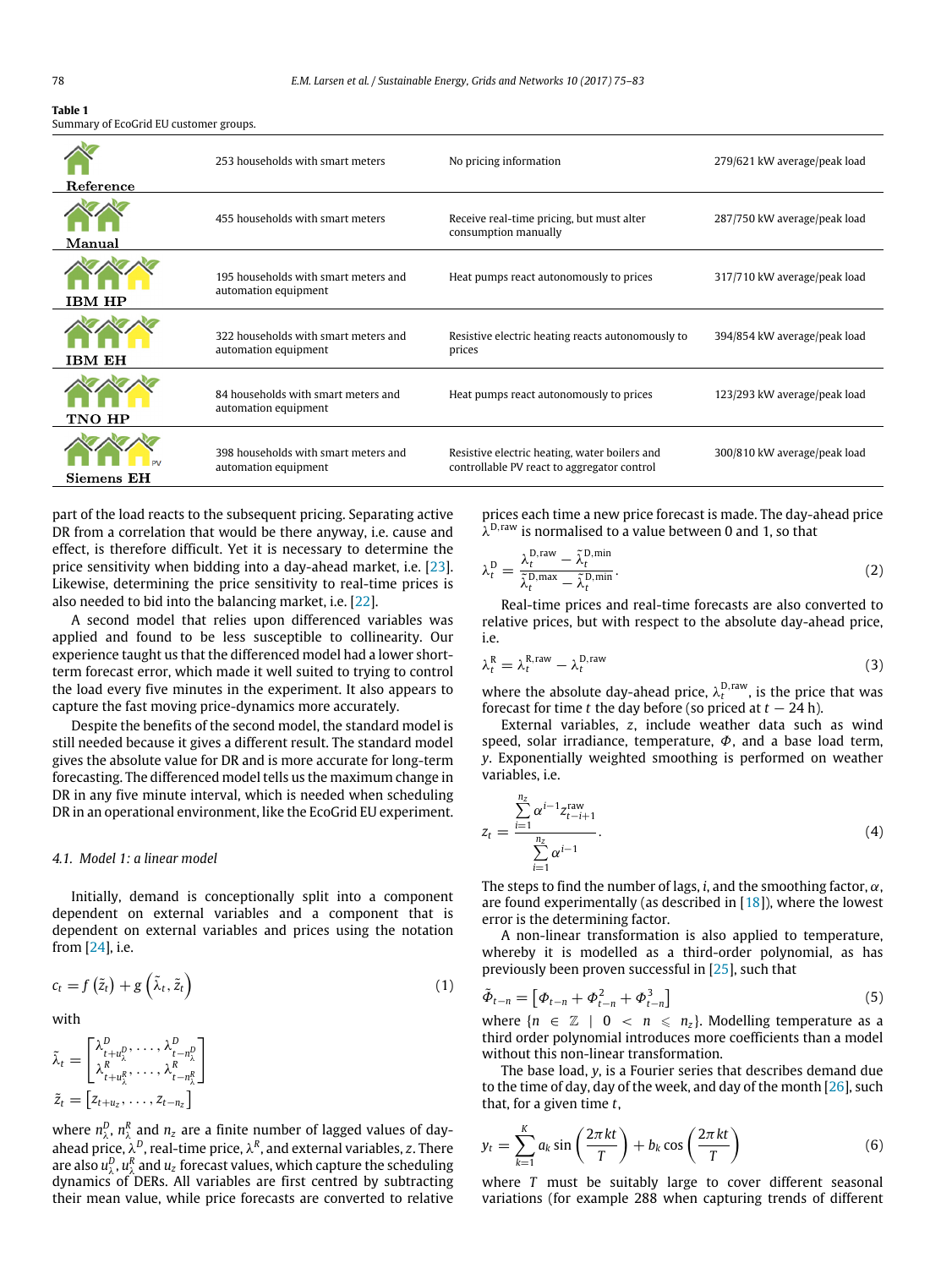hours of the day using five minute data) and *K* is increased until enough high-resolution detail is captured. The Fourier terms includes different subsets, including a series that is consistent for the days of the week (Monday to Sunday), equivalent to  $T = 2016$ , as well as a monthly Fourier  $(T = 8928)$ . *K* is adjusted so that the fastest components (both sine and cosine) have a frequency of approximately half a day. Applying a monthly Fourier series to a continuous time-series with 28, 30 and 31-day months causes a loss of synchronicity, yet the monthly Fourier series did appear to reduce model error. In any case, the weekly Fourier series captures a significant level of detail.

Ideally, several years of data would be used, with a Fourier series for each month of the year. However, this would still cause problems when encountering leap years. Alternatively, a model with terms for each hour of the day and terms for each month of the year, might be appropriate, given several years of data, as described [\[18\]](#page-8-17).

Additional terms are added to capture the interaction between the base load and temperature, *y*Φ, and the price and temperature,  $\lambda \Phi$ , included in the array of variables  $\tilde{\chi}$ . The full model for demand can be expressed in linear model form, i.e.

$$
c_t = \tilde{\lambda}_t^{\top} \tilde{\theta}_{\lambda} + \tilde{z}_t^{\top} \tilde{\theta}_{z} + \tilde{\chi}_t^{\top} \tilde{\theta}_{\chi} + \epsilon_t = \mathbf{x}_t^{\top} \boldsymbol{\theta} + \epsilon_t
$$
 (7)

where  $\epsilon$  is Gaussian noise with zero mean and finite variance. The resulting parameters for price are time-invariant, although its possible that additional interaction terms between the time and price could solve this issue. We did not implement this because DR was expected to come from automated DERs whose performance only depended on ambient temperature.

Relying on a conventional least squares regression with five minute data and several lags for external variables can lead to a model with hundreds of parameters and suspicions of overfitting, even in light of the 40,000 observations that the model is fitted to. As a result, we found the only way to solve the model and get reasonable parameter estimates was to minimise the residual sum of squares while shrinking parameters using the Lasso penalisation [\[27\]](#page-8-26). The objective of this is

$$
\min \sum_{t=1}^{T} \left( c_t - \mathbf{x}_t^{\top} \boldsymbol{\theta} \right)^2 + \eta \, |\boldsymbol{\theta}| \tag{8}
$$

where  $\eta$  is the tuning parameter and is found using a 10-fold crossvalidation (CV) routine, minimising  $MSE_{CV}$  (MSE). Given a model with 200 input parameters, the Lasso penalisation gave just 50–70 non-zero parameters for each group using both the standard and the differenced model.

#### *4.2. Model 2: a differenced model*

The differenced model relates how consumption changes with respect to how the variables change through time, i.e. gradients of external variables like price and temperature affect the gradient of consumption. Conceptionally, the split becomes

$$
\dot{c}_t = f\left(\tilde{\tilde{z}}_t\right) + g\left(\tilde{\tilde{\lambda}}_t, \tilde{\tilde{z}}_t\right) \tag{9}
$$

where  $\dot{c}_t$ ,  $\dot{z}_t$  and  $\dot{\lambda}_t$  are the change in consumption, external variables and prices at time *t* respectively. The interaction terms between temperature and price should be interpreted as how fast the change in consumption occurs due to how fast the price and temperature are changing. As a result, to better understand ambient temperature effects, the parameters of the linear model are found in Eq. [\(8\)](#page-4-0) for three different ambient temperature bins of equal population, which means that the parameters are found with 13,000 observations each time. From a classical timeseries analysis perspective, differencing ensures stationarity, as it removes many collinearity problems. The downside of differencing the model is that it removes useful information in our case, since the parameters no longer relate to the absolute effects present.

<span id="page-4-1"></span>

|--|--|

|  | 10-fold cross-validation by group. |  |  |  |
|--|------------------------------------|--|--|--|
|--|------------------------------------|--|--|--|

|               | MSE (kW) | $MSE_{CV}$ (kW) |
|---------------|----------|-----------------|
| Reference     | 112      | 111             |
| Manual        | 122      | 120             |
| <b>IBM HP</b> | 226      | 229             |
| <b>IBM EH</b> | 205      | 204             |
| TNO HP        | 264      | 266             |
| Siemens EH    | 66       | 66              |
|               |          |                 |

# *4.3. Cross validation*

<span id="page-4-2"></span>To ensure that our models are not overfitted, and to test the data for consistency, a cross-validation approach was used. Specifically, a ten-fold cross-validation was employed. The data was randomly divided into 10 approximately equally sized subsets or folds. For each fold (validation fold), the remaining other 9 folds were used to first train the model. The model was then applied to the observations in the validation fold, resulting in a mean squared error for the validation fold. This procedure is repeated for the other 9 folds respectively, resulting in 10 estimates of the test error in total. These estimates are averaged, resulting in the CV estimate  $MSE<sub>CV</sub>$ . To assess model performance with respect to time, this cross-validation estimate is compared to the MSE obtained by fitting the model to the full data. The relative difference of the fulldata MSE and the MSE estimated by CV is then used as a measure of model consistency across different random portions of the data. [Table 2](#page-4-1) shows the CV outcome for the standard model. The almost identical results for 10-fold MSE and full-sample MSE means that the model is consistent over time and less likely to be overfitted.

#### *4.4. Non-linear terms for price*

<span id="page-4-0"></span>In an operational environment, specifically the market within which DR in EcoGrid EU is controlled, bounds for the priceresponse must be given for each five minute period. Without bounds, it is impossible to bid a sensible level of DR (and its maximum ramp-rate) into the power market. The relationship between price and demand has previously been observed to be non-linear [\[24\]](#page-8-23) and this can be modelled by redefining the price terms in a generalised logistic function that is centred around zero. Non-linear terms for price were only applied to the relative realtime price, which is the quantity bid into the real-time market (and where practical bounds are needed). To find non-linear price terms, the residuals from both Models I and II were combined with the price response according to the Eq. [\(7\),](#page-4-2) i.e.

$$
\epsilon_t^* = \epsilon_t + \lambda_t \theta_\lambda. \tag{10}
$$

The residuals  $\epsilon^*$  should now include the predicted linear DR and non-linear components too. The objective to find the logistic function parameters is given by

<span id="page-4-3"></span>
$$
\min \sum_{t=1}^{T} \left( \epsilon_t^* - \left( \sum_{n=1}^{N} -\frac{A_n}{2} + \frac{A_n}{1 + e^{-\varepsilon_n \tilde{\lambda}_n}} \right) \right)^2 \tag{11}
$$

where the *N* most important lags are chosen, which are those with the greatest parameter estimate (i.e. greatest price elasticity). This was typically the first three lags. A range of commercial solvers were experimented with, showing that models with a maximum of three logistic functions could be solved for.

In Eq. [\(11\),](#page-4-3)  $\lambda$  is an array that includes *n* lags and *t* timesteps.  $A_n/2$  is the maximum amplitude of the response due to price lag  $n$ , while  $\varepsilon_n$  describes the price-elasticity. Parameters are found by minimising the sum of square errors using the Levenberg–Marquardt algorithm [\[28\]](#page-8-27). The starting estimates for ε*<sup>n</sup>* and *A<sup>n</sup>* were found by first considering the derivative of the logistic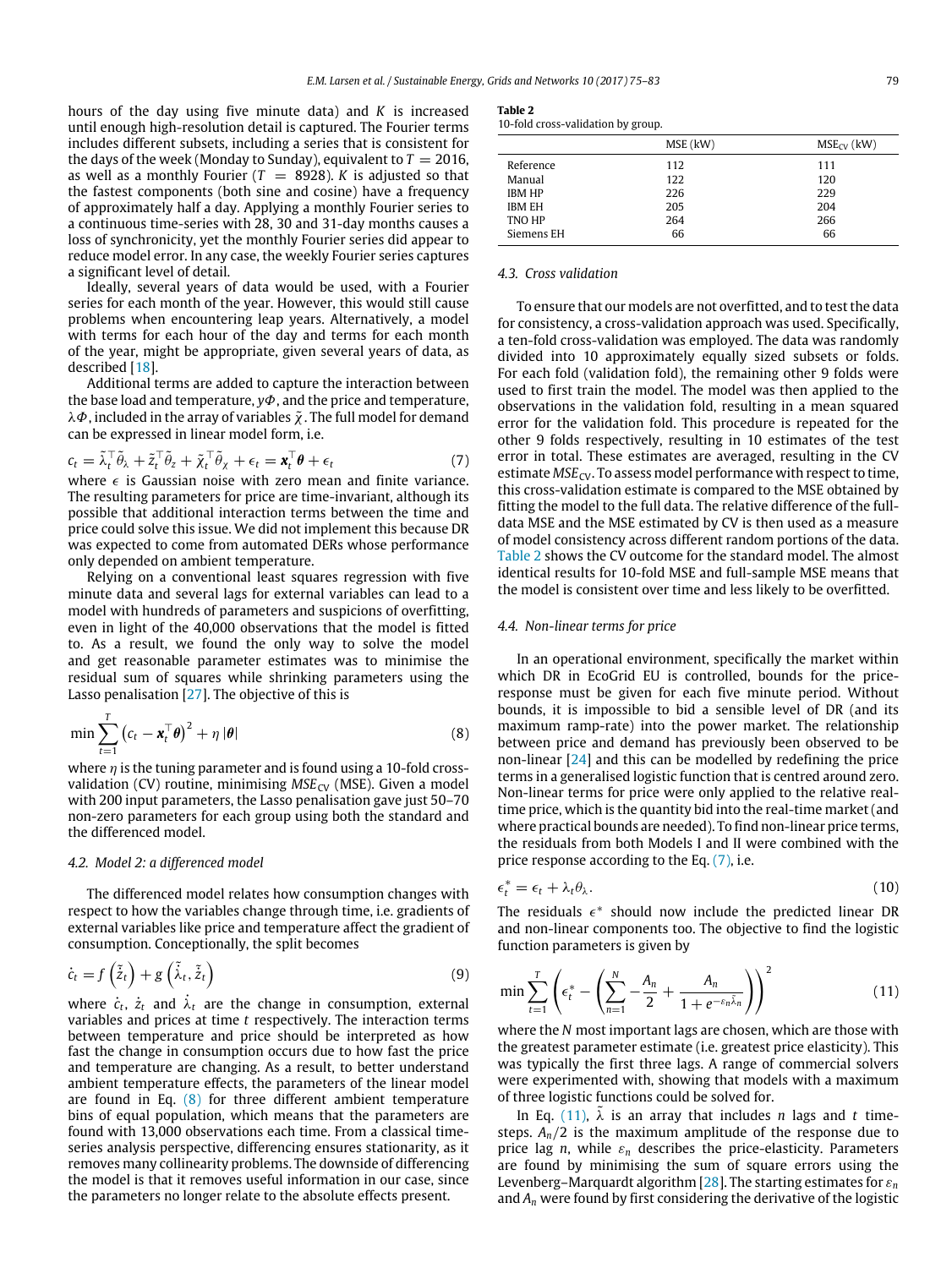<span id="page-5-1"></span>

**Fig. 2.** A comparison of a linear parameter for price and a novel non-linear model for price. The response of the non-linear model (bottom plot) is bounded for very high electricity prices. The example in this case applies to the differenced model.

function with respect to price. Then, as the price tends to zero, the derivative tends to  $\frac{A_n \varepsilon_n}{4}$ . Assuming that  $\varepsilon_n$  is equivalent to the linear parameter for price (for small prices) means that *A<sup>n</sup>* should be 4. Therefore, the linear parameters for price and 4 were used for starting estimates of  $\varepsilon_n$  and  $A_n$  respectively. A sensitivity analysis with several starting estimates would be desirable for future work, to investigate the possibilities of ending in a local minimum, as is possible with non-linear problems.

[Fig. 2](#page-5-1) illustrates the impact of non-linear terms for price, where the top plot shows the boundary of DR, and the bottom plot shows the accumulated impact on the finite impulse response (FIR), that is the change in load due to price, through time, when given the data obtained in the EcoGrid EU demonstration. If non-bounded price terms are used, then the linear prediction (dashed red line in top plot) will tend to infinity if the prices tend to infinity. The non-linear model enforces bounds on this response, beyond which consumption cannot change further in the presence of extreme prices.

Non-linear terms reduce DR for each group by 2%–16% compared with linear terms for DR, given the maximum prices seen, while the mean absolute percentage error (MAPE) is only fractionally reduced (0.05%). In a differenced model, the initial change to price gives the biggest DR load contribution, since it impacts all subsequent price lags. In the standard model, the biggest change to price is assumed to be largest parameter for price, which happens 10–30 min after a price change.

#### *4.5. Deriving useful DR measures*

The statistical models developed can now be used to bid DR into day-ahead and real-time markets assuming standard quadratic programming structures, as is in use today [\[29\]](#page-8-28). For the EcoGrid EU demonstration, this meant bidding the price elasticity of the entire population into a real-time balancing market, which are the parameters associated with  $\lambda^{\text{R}}.$ 

To evaluate DR, more specifically to determine peak response, energy delivered and ramping, the statistical models with nonlinear terms for price where filled with observations and meteorological data and calculated as follows. For the peak realtime DR delivered

Maximum DR = max 
$$
\frac{|A_n|}{2}
$$
. (12)

<span id="page-5-2"></span>

**Fig. 3.** Load contributions according to the linear model. Each contribution to the load is added to the previous one.

For the initial ramping, we consider only the price lag for the instantaneous price, i.e.,

Initial ramping = 
$$
\frac{|A_1|}{2}
$$
. (13)

The maximum DR and initial ramping do not depend on the price elasticity, i.e. the maximum amplitude of the logistic function is independent of its gradient.

The first volume result in [Table 5](#page-6-0) is defined as the sum of the absolute price impulse over the entire period analysed. When there is no price variation, then the volume is zero. For the maximum energy delivered in one hour (volume max in [Table 5\)](#page-6-0), we integrate over the first 12 values of the FIR, while the time to peak response [\(Table 6\)](#page-7-0) is simply the time, *n*, for which *A<sup>n</sup>* is largest.

The day-ahead DR component of the model does not employ logistic terms and is calculated as the maximum of the time-series of day-ahead price multiplied by the parameters for day-ahead price.

# <span id="page-5-0"></span>**5. Results**

The power and energy that can be delivered by each group is presented here, using the two modelling approaches (nondifferenced and differenced) developed. We also present the outcome of forecasting the load using the differenced model. [Fig. 3](#page-5-2) shows the outcome of the non-difference model, with Fourier terms, weather, day-ahead and real-time price effects cumulatively added ''on top'' of each other.

#### *5.1. Group FIR visualisation*

The FIRs related to price parameters from the differenced model are shown for the different automated groups in [Fig. 4](#page-6-1) for three different temperature bins. In this figure, at time zero, the relative real-time price changes from 0 to the maximum price change observed in the experiment. The load responds immediately, reaching a peak, then rebounding, then arriving at a new steady state after approximately 50 min. Before the price change, realtime price forecasts cause consumption to increase, causing load to shift. This figure could also be given as a mirror image, showing load increase for a reduction in price. The Siemens EH group exhibited the largest and fastest response to prices, while the IBM groups exhibited a slower response to the price increase. We observed no change in consumption for TNO HP houses. For the warmest periods, which averaged 11.3 °C, the Siemens EH group exhibited significant DR, while IBM EH houses also exhibited a small but noticeable change in consumption. There was no DR from the other groups during warm conditions.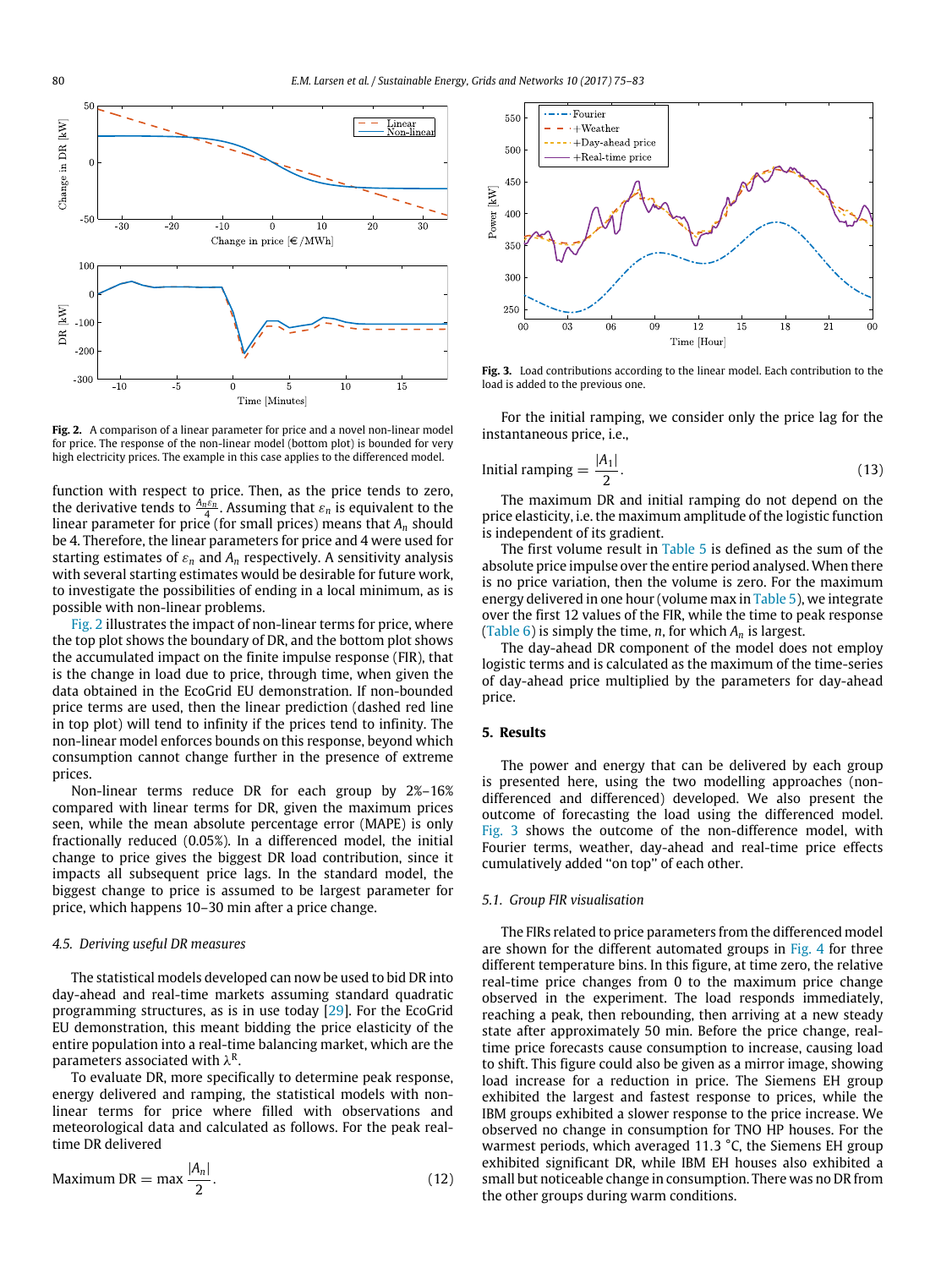<span id="page-6-1"></span>

**Fig. 4.** The response to price for different groups, given the largest price change observed.

<span id="page-6-3"></span>**Table 4**

Maximum day-ahead DR.

<span id="page-6-2"></span>**Table 3** Maximum real-time DR.

| DR (differenced model) (kW) |
|-----------------------------|
|                             |
|                             |
|                             |
|                             |
|                             |
|                             |
|                             |

# *5.2. DR evaluation*

[Table 3](#page-6-2) shows the peak DR according to the standard linear model, also normalised with respect to the peak consumption of each group. In absolute terms, the Siemens EH group exhibits the biggest DR, while when normalised for the peak consumption, the IBM HP group appears to give the biggest response, totalling 27% of peak load. The reference group shows no DR, as expected, while the manual group shows a very small amount of DR. No DR was detected for TNO HP houses.

In [Table 4,](#page-6-3) the consumption due to day-ahead pricing is shown for the standard and differenced models. A negative sign indicates that consumption and price are positively correlated. For example, if the price goes down and the consumption is stated as  $-10$  kW, then consumption decreased by 10 kW even though the price decreased. A higher value (i.e. non-negative) either means that the scheduling controller is more responsive to day-ahead price, or that the group has demand that occurs naturally at different times of the day than the majority of the demand that drives the dayahead price. The differenced model shows less positive correlation across all groups, indicating that there is less collinearity between base load and price, i.e. in the differenced model, the changes in the day-ahead price are less correlated with the changes in the load. It is possible that other terms better describe changes in the load for the difference model, namely the Fourier terms. The benefit of the differenced model is especially noticeable for Siemens EH houses, which appears to exhibit the largest response to day-ahead pricing, followed by IBM HP houses.

[Table 5](#page-6-0) shows the load shifting characteristics of each group, based upon the price-related parameters in the differenced model.

<span id="page-6-0"></span>

| Table |  |  |  |
|-------|--|--|--|
|       |  |  |  |

| Real-time DR volume. |                   |                      |                  |
|----------------------|-------------------|----------------------|------------------|
| Group                | Volume<br>(kWh/h) | Volume<br>normalised | Volume max (kWh) |
| Reference            | 0.4               | 0.010                | $-9.8$           |
| Manual               | 0.3               | 0.006                | $-1.2$           |
| <b>IBM HP</b>        | 4.9               | 0.115                | 93.0             |
| IBM EH               | 3.9               | 0.078                | 73.5             |
| TNO HP               | 0.1               | 0.008                | 1.2              |
| Siemens EH           | 9.5               | 0.206                | 110.3            |

The first column shows the average DR volume shifted per hour throughout the test period. The second column normalises this value by the average energy consumed in each group. The final column states the maximum load shift in a single hour, when given the maximum price change observed. This is the area over the FIR curves shown in [Fig. 4.](#page-6-1) In [Table 5,](#page-6-0) a negative sign can indicate either an economically-irrational response or be due to the uncertainty in the model. The reference group, which does not receive prices, exhibits this economically-irrational, positive correlation. But it is one order of magnitude smaller than the test groups, suggesting that the uncertainty may also be one order of magnitude smaller than the DR activated. The average volume for Siemens EH houses appears to be twice that of IBM HP houses, but it is only 19% higher in terms of maximum volume. This can be attributed to the faster ramping abilities of the Siemens EH group, as shown in [Table 6,](#page-7-0) which means its DR is exploited more by the market, since quick, small changes are activated more in the market tested.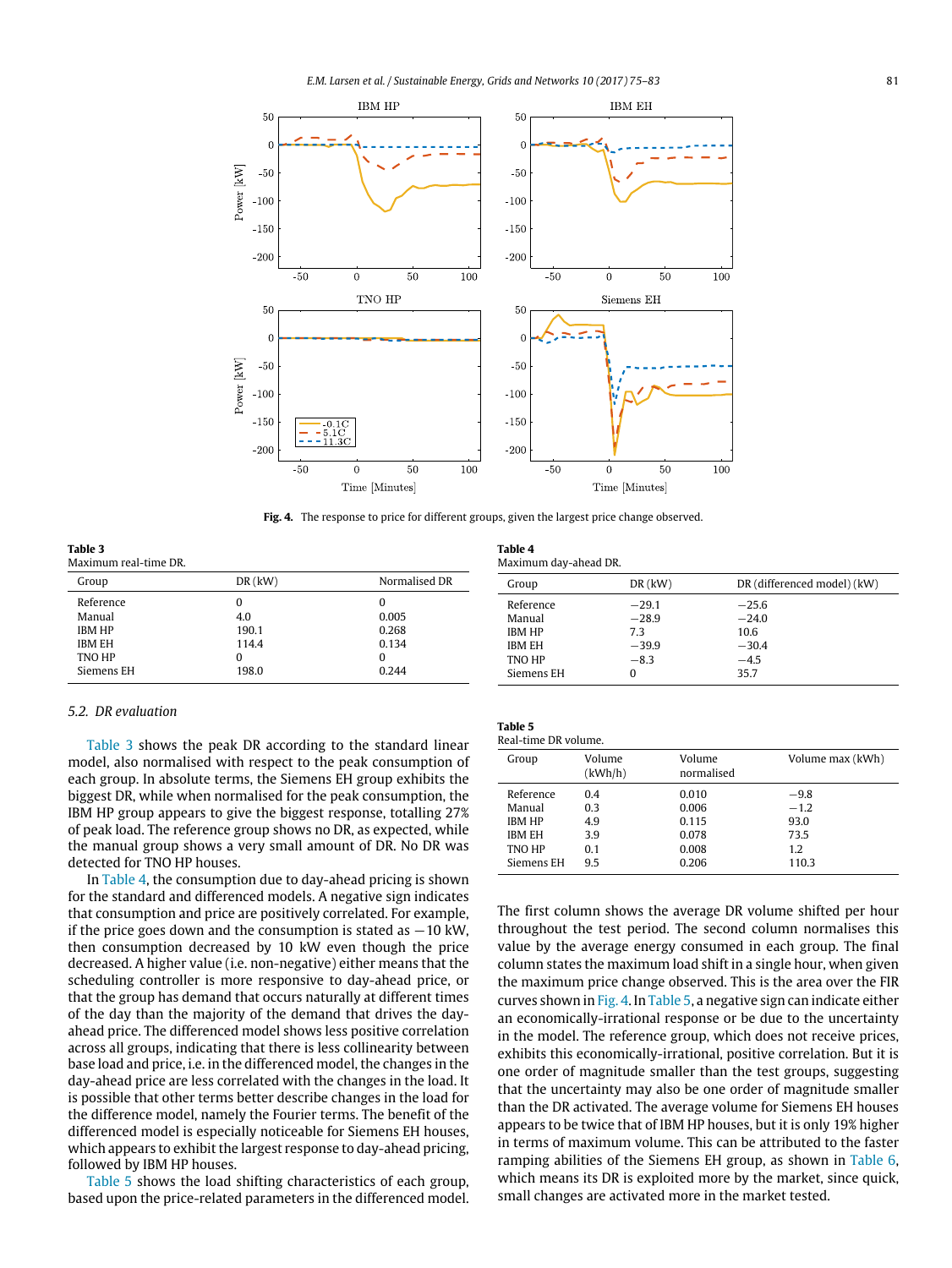<span id="page-7-0"></span>**Table 6**

| . |                                    |
|---|------------------------------------|
|   | Ramping and time to peak response. |

| Group         | Initial ramping (kW) | Time to peak response |
|---------------|----------------------|-----------------------|
| Reference     | $-4.4$               | N/A                   |
| Manual        |                      | N/A                   |
| <b>IBM HP</b> | 19.1                 | $30 \text{ min}$      |
| <b>IBM EH</b> | 46.2                 | $15 \text{ min}$      |
| TNO HP        | 0                    | N/A                   |
| Siemens EH    | 63.4                 | $10 \text{ min}$      |

#### *5.3. Forecasting application*

The differenced model with additional auto-regressive components was used to forecast aggregate consumption of all houses in real-time in the EcoGrid EU demonstration, using real-time meteorological forecasts from the Danish Meteorological Institute (DMI).

Forecasting was operational in the period March 10th 2015– April 30th 2015, with parameters fitted using data from September 22nd 2014 to February 8th 2015. The auto-regressive components were consumption lags, so that the full model implemented was

$$
c_{t} = f\left(\tilde{z}_{t}\right) + g\left(\tilde{\lambda}_{t}, \tilde{z}_{t}\right) + h\left(\tilde{c}_{t-1}\right). \tag{14}
$$

It should be noted that the consumption lags now include information about the currently activated DR. This model can therefore not be used to assess the entire volume potential.

The MAPE for one step ahead was 1.6%, compared with a persistence (where the load will be the same as it was five minutes ago) MAPE of 2%. Hindcasting gave MAPEs of 1.2% and 1.4% for models with and without price terms respectively. Hindcasting with the standard linear model without auto-regressive terms gave a MAPE of 5.5%. [Fig. 5](#page-7-1) shows how the MAPE evolves with forecast horizon. We witnessed large errors for longer forecast horizons due to smart meter aggregation variability. For one five minute period, 250 smart meters might report in, with their load normalised to 1900 houses (the full population). In the next five minute period, 1700 houses might report in, which also causes the earlier observations to change. Smart meters contain a Sim card and report consumption over standard mobile phone networks. Varying delays are caused by cost and bandwidth limitations and patchy signals for some houses. The average jump in meter data for any five minute time period is 7% and, in the worst periods, this reaches 25% of the load; the results given above are for where the recent historical meter readings for the normalised aggregate population did not change by more than 0.5%. With such volatility, the auto-regressive contribution to the load forecast was extremely misleading, causing large errors for longer forecast horizons. In a full-scale roll-out, grid measurements such as system frequency could be used instead of smart meter data in our models. If smart meters were still to be relied upon, then the most representative smart meters should be identified, made robust and be relied upon.

In spite of poor long-horizon forecasting performance due to smart meter collection variability, the five minute ahead forecast was good enough to see a real-time response. [Fig. 6](#page-7-2) shows the change in DR requested by the market, binned into 20 kW groups, which is subsequently converted to a price based on the demand models created here and sent to customers. The smallest bin had only 10 observations, while the largest bins had hundreds of observations. The change in load observed shows the raw consumption data that includes all other sources of uncertainty, like baseload, weather and human behaviour. Despite these sources of noise, there appears to be a clear trend where demand is following the price. For the largest requests in a reduction in consumption, a reduction in consumption occurred 80% of the time, while for the largest requests for an increase in consumption, an increase in consumption occurred 100% of the time.

<span id="page-7-1"></span>

**Fig. 5.** Mean absolute percentage error (MAPE) from the experiment and from hindcasting on historical data.

<span id="page-7-2"></span>

**Fig. 6.** Change in load observed, binned for different levels of DR activation based upon the forecasting model. Each boxplot shows the median as a red bar and the blue box showing the two middle quantiles. (For interpretation of the references to colour in this figure legend, the reader is referred to the web version of this article.)

#### *5.4. Result uncertainty*

Uncertainty is clearly present in our results and best observed in [Table 5,](#page-6-0) where the reference group appears to exhibit small amounts of DR, despite not receiving the real-time price. This is due to spurious correlation, but it is an order of magnitude smaller than the automated groups.

There are many sources of error in a residential DR system, the most significant of which is likely structural, i.e. models do not capture the full dynamics and all interactions in the load. Experimental errors include that the model is unaware when smart control equipment is off for maintenance or due to communication errors, which raises the possibility that the maximum DR potential is underestimated here. Weather observation and forecast errors are also present, since weather data comes from a single point that will not be representative of the entire population.

Previous DR error analyses have relied on standard errors [\[4\]](#page-8-3). Methods to derive standard errors from a Lasso regression have also been developed [\[30\]](#page-8-29), yet the scientific community and leading journals are rejecting such significance tests since they are often